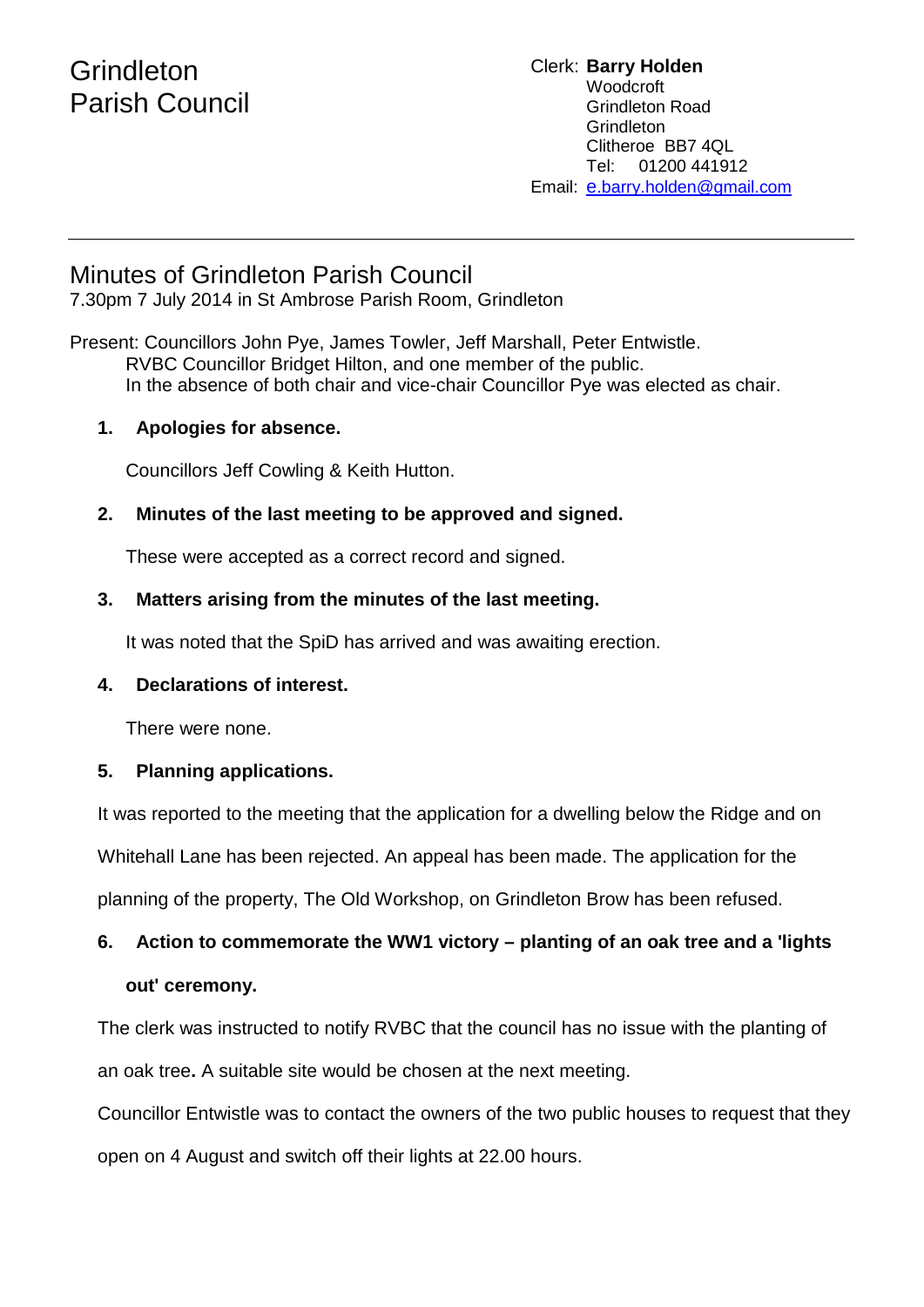# **7. Bulb planting – around the village including Pavilion and placing of planters**

## **near the bridge and entrances to the village.**

The council was in favour of the installation of planters/tubs at the entrances and also suitable sites in the village. The clerk was instructed to obtain an estimate of the cost.

### **8. Representation at the AGM of LALC and possible resolutions.**

It was moved that the chairman be contacted regarding his attendance.

### **9. Rural Sounding Board – joining? (letter attached)**

The council was in favour of joining. As Councillor Hutton has expressed an interest he was to be asked to take this task on board.

### **10. Financial matters : expenditure and income since the last meeting.**

The clerk informed the meeting that the following payments had been made:GreenUrban

Technologies Ltd £745; GRGC £12; Mrs SK Piercy £30; Zurich Municipal £549.37; RVBC

£10; J Cowling (Dugdale Merchants) £30.

A request was made to make payment to: EB Holden £220; HMRC £55; St Ambrose PCC £10

### **11. Update from the clerk.**

The clerk reported that Councillor Doherty had tendered her resignation due to pressure of

home and work. A notice has been placed on the notice board on 4 July.

Michael Hurst has taken responsibility for the village path checking.

### **12. Reports of the Grindleton organisations – for information only.**

Councillor Hilton reported that parking at the hospital was causing difficulties.

The drainage issue has been dealt with at the recreation ground.